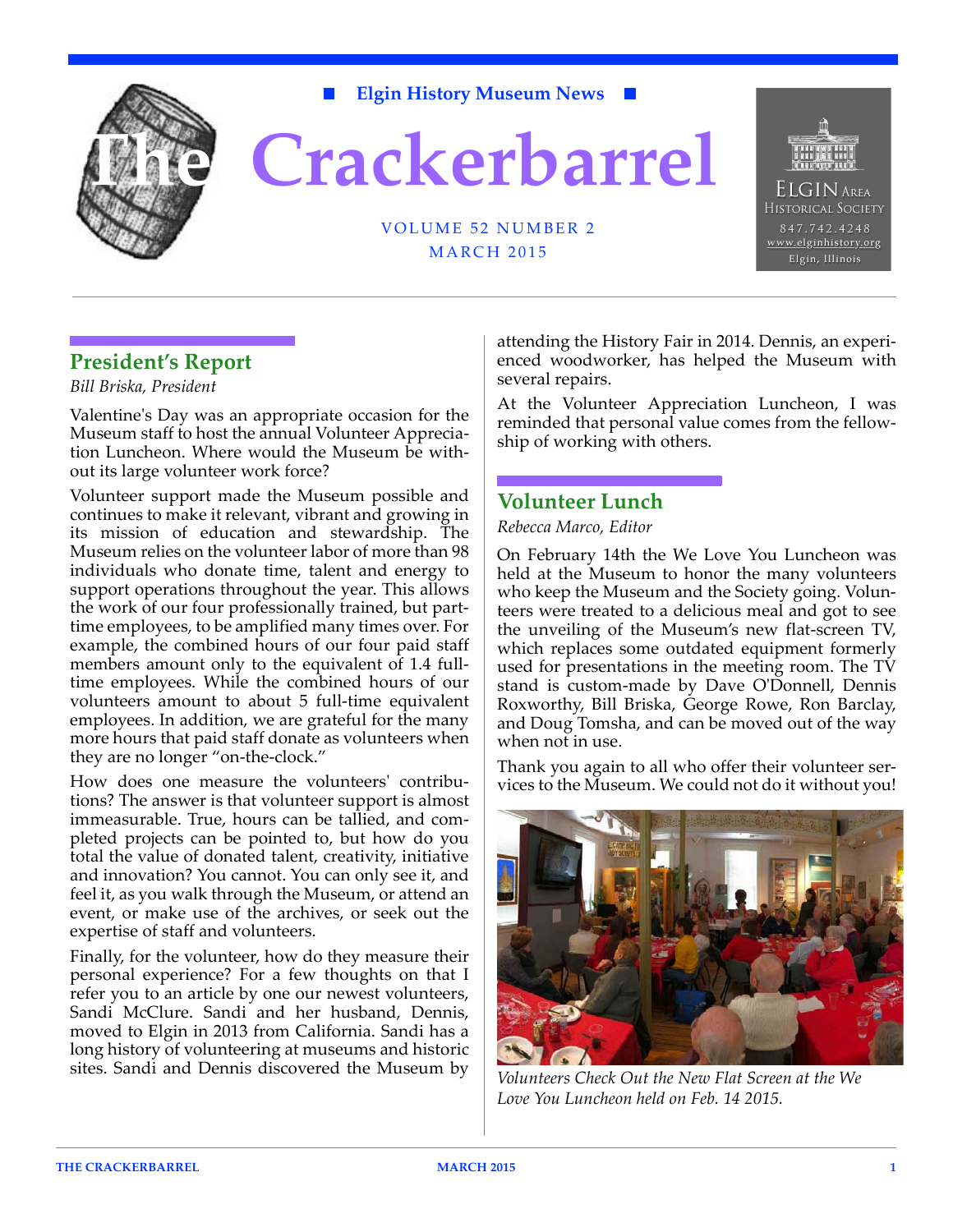### **The Crackerbarrel**

Published bimonthly by the Elgin Area Historical Society 360 Park Street, Elgin, IL 60120 Phone 847-742-4248 e-mail: museum@elginhistory.org

#### rac

**President:** William Briska **Vice President:** Terry Gabel **Secretary:** Laura Stroud **Corr. Secretary:** Ricky Harris **Treasurer:** George Rowe

#### aa

**Editor:** Rebecca Marco

The Crackerbarrel welcomes reader contributions. **Next deadline April 20, 2015**

#### *Filleria* Visit our website www.elginhistory.org

Opinions expressed herein are not necessarily those of the Society's Board of Directors. ©2015 Elgin Area Historical Society. All rights reserved.

## **Program Schedule for 2015**

*David Nelson, Program Chair*

Events are held at the Museum unless otherwise noted. Check the website for the latest details. http:// www.elginhistory.org/events.html

**March 16, 7:00 to 9:00 P.M.: "**Elgin High School Sports in the 1950s" old Elgin High School auditorium To register, call Gail Borden Library at 847 742-2411. Program will feature reminiscence and discussion from Elgin High School athletes of the 1950s, including Dick Becker, Chuck Brandt, Paul Hudgens, Gary Kane, and Roger Lenart. Audience participation will be encouraged by moderator Mike Bailey. If you have 1950's Elgin High memorabilia to share, please email Ron Lange at elginron@hotmail.com.

#### **March 22, 2:00 P.M.: Women of Elgin's Past**

Elgin historian Jerry Turnquist will discuss women of Elgin who were vital in establishing Elgin's two hospitals and the YWCA, worked for social and civil betterment, and who were career trailblazers.

#### **April 12, 2:00 P.M.: The Berlin Airlift**

Annette Isaacs, professor and native of Germany, will look at the events of the Berlin Airlift which delivered supplies to hungry Berliners June 1948–spring 1949.

#### **April 26, 3:00 P.M.: New documentary,**

*Project 2-3-1 Elgin's African-American History* Blizzard Theatre, Elgin Community College

Our newest documentary will premiere free of charge. The public is invited. Commentary and discussion will take place after the film for those interested.

#### **May 3, 12:00 noon to 3:00 P.M.:**  Elgin History Fair. Free admission

**May 6, 7:00 P.M. at Gail Borden Public Library:** Barry Baumann speaks about "The Conservation of Paintings: Historical and Technical Discoveries."

**May 11, 7:00 P.M. at Gail Borden Public Library**  Steve Stroud will give a talk about bungalows.

**May 13, 7:00 P.M.: "What Were They Thinking: Aberrations in Architecture"** with Rebecca Hunter

**May 14, 6:00 P.M. A Walk in the Park** with Steve Stroud. Meet at Channing School parking lot

**May 17, 2:00 P.M.**  The Ups and Downs of Dining a la Downton \$25.00, includes High Tea

**May 20, 7:00 P.M., Gail Borden Library** History of Elgin Mental Health Center with Bill Briska

**May 21, 12:00 noon: Brown Bag Lunch** Elgin Women's Club with Linda Rock

**May 21, 7:00 P.M., Gail Borden Public Library:**  "The Ranch Comes of Age: Mid-Century Modern Architecture in Elgin" with Rebecca Hunter

#### **May 23, 9:00 A.M.**

Tour of Elgin Mental Health Center Cemetery with Bill Briska: meet at Hickory Stick restaurant, east parking lot, Elgin Sports Complex.

**May 25, 11:00 A.M. Bluff City Cemetery** Memorial Day ceremonies

**May 26, 5:00 P.M. and 7:00 P.M.: Elgin Planetarium,** corner of Watch and Raymond Streets: public Presentation of the Planetarium by Peggy Hernandez of school district U-46

**May 28, 7:00 P.M. at Gail Borden Public Library** History of the Elgin National Watch Company with Jerry Turnquist

**May 31, 3:00 P.M. at Gail Borden Public Library** Fireside chat about Elgin's past with historians Mike Alft and Jerry Turnquist

**June 18, 12:00 noon: Brown Bag Lunch** The Underground Railroad with Marge Edwards

**July 19 10:00 A.M–3:00 P.M.** Antique and Vintage Car Show at the Museum

**August 20, 12:00 noon: Brown Bag Lunch** Toy Soldiers with Don Pielin

**Sept. 27, 11 A.M.–3 P.M.** Cemetery Walk at Bluff City Cemetery

**Oct 11, 2:00 P.M.** Spirit of Motown with Jesse Sandoval

**November 7, 6:00–10:00 P.M. Annual Benefit/Silent Auction/General Meeting**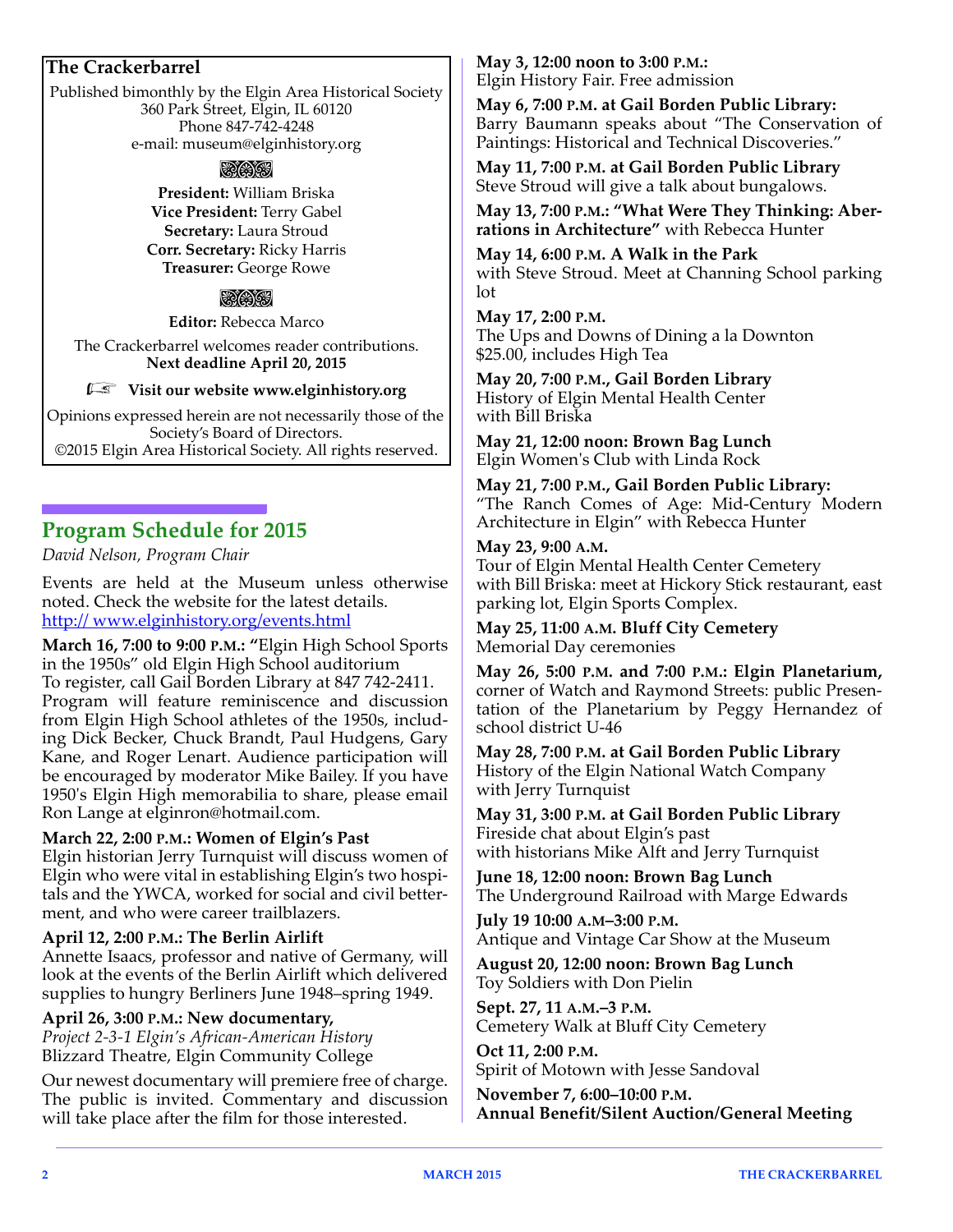\$40 Members/\$50 Non-Members, advance tickets required. The Benefit will feature Terry Lynch as famed Chicago planner and architect Daniel Burnham, the main force behind the 1893 Columbian Exposition and the lakefront plan for the City of Chicago. Appetizer refreshments, silent auction and cash bar.

## **December 5, 1:00-3:00 P.M.: Holiday Tea**

Marshall Fields History featuring Leslie Goddard FREE Admission

Learn about Christmas at Marshall Fields and the store's history. Enjoy Old Main dressed up for Christmas. Delicious holiday treats, punch, and tea will be served.

### **Welcome New Members**

- **Rudy Galfi**
- **Cameron Keyser**
- **Deb Leveille**
- **Timothy Mandel and Madeline Lindgren**
- **Ron Mendez**

## **General Donations: Thank You!**

- **Jim Anderson**
- **Terry Gabel and Sue Brigham**
- **Carol Kuhn**
- **Ron Lange**
- **Paul Larson matching grant with Northern Trust Bank**
- **Susan McIntyre**
- **Joyce Pellicore in memory of past Society Board member Marilyn Magowan**
- **David Siegenthaler**
- **Jerry Turnquist**

## **Fond Farewell**

Several members and friends of the Museum passed away in 2014. If you know of other members not listed who have passed away, please let the Museum know.

- **Dick Breslich**
- **Marion Danner**
- **Marilyn Magowan**
- **Melba Schickler**

# **Donors to Project 2-3-1: The Story of Elgin's African American Heritage Documentary and Exhibit**

- **Mary and Al Bullock**
- **Elgin Township Democrats**

## **What's a Docent?**

*Sandi McClure*

Have you ever wondered who those folks are that hang out in the Gift Shop? These amazing people are docents for the Elgin History Museum. They donate their time and skills for the love of the museum.

Each docent is trained to greet visitors. Docents learn the gift shop and the items for sale, and how to ring up sales and entry tickets. They share their love of the Museum by giving tours or talking about the exhibits. Docents are the Museum's spokespersons to the community, networking with friends and family to encourage visitors.

The History Museum is always looking for docents. Are you a new retiree or have been retired for a while and are looking for a great volunteer experience? This is your opportunity to learn about Elgin's past, present and future, plus make new friends.

The History Museum is also a great opportunity for students. You can learn about history, participate in programs, and improve your résumé for college entrance applications.

If you are interested in becoming a docent, stop by the Museum and talk to the docent on duty, the staff and Elizabeth Marston, the Director. We would love to see you!

## **2014 Annual Report**

*Elizabeth Marston, Museum Director*

In 2014, the Elgin Area Historical Society continued to increase services and make programming more widely accessible. Within the Museum, new computers, faster internet service, a more versatile website, and enhanced collection management were added along with additional storage. EAHS continues to operate on a sound financial basis, and through steady growth of its endowment fund seeks to build long term financial resiliency.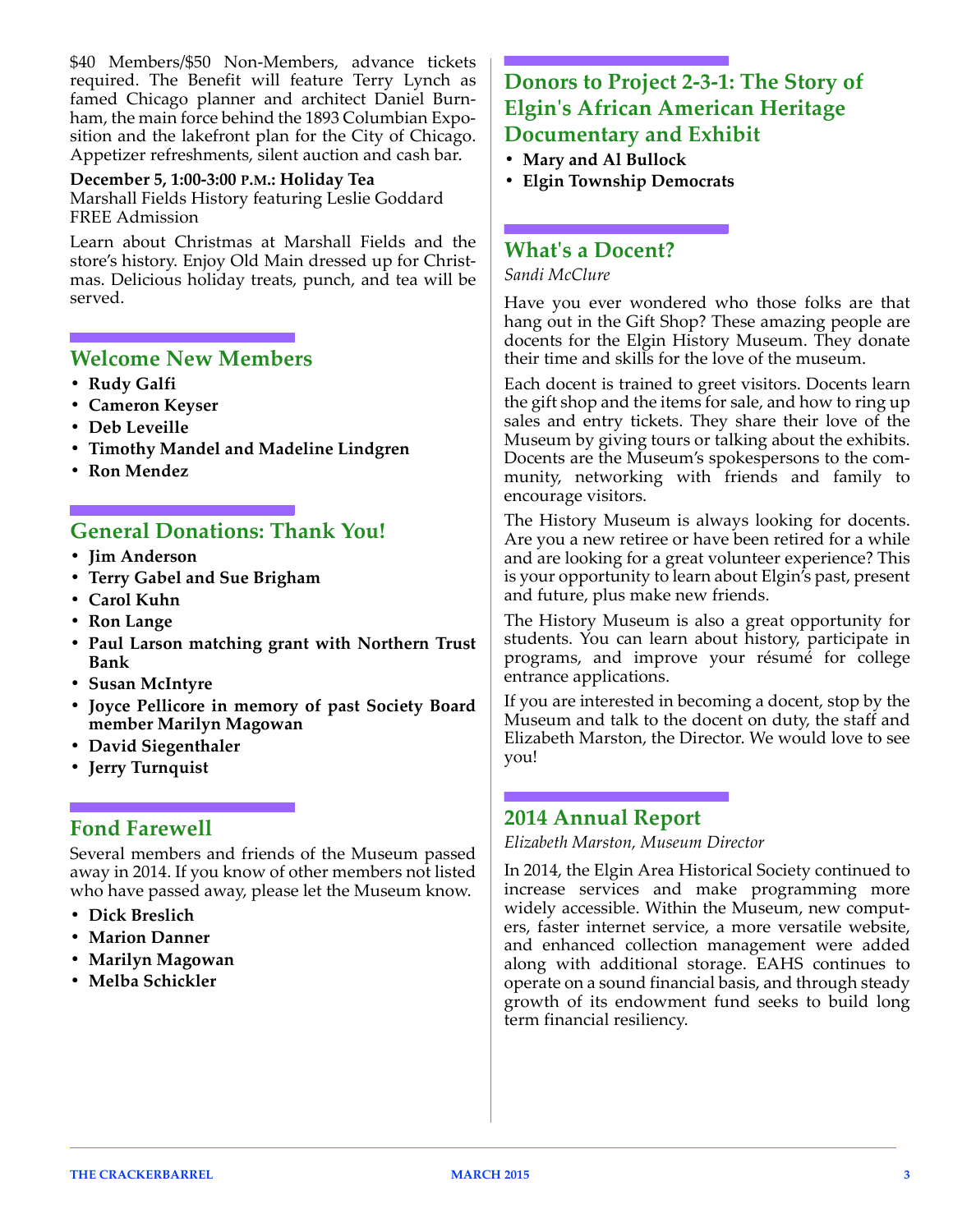## **Significant 2014 Projects:**

- *Project 2-3-1: The Story of Elgin's African-American Heritage* is a two-year effort that will culminate with the April 26, 2015 premiere of a feature length documentary film and traveling exhibit on the history of the local African-American community. Project 2- 3-1 has generated new research resulting in a large volume of oral histories, photographs, documents and other findings. The Museum reached out to the African-American community to create partnerships with people and organizations. Fundraising for this \$90,000 project began in 2013, with \$73,125 raised, or pledged, in 2014.
- Interpretative signage in three local parks. In cooperation with the Summit-Park Neighborhood Association, the Museum was involved in researching and designing six interpretative signs for Newsome Park. The park is the site of Elgin's first African-American church. Fabrication of the signs is complete and they will be installed in the spring of 2015. Additionally, in cooperation with the Gifford Park Association, the Museum researched and designed an interpretative sign for Barclay Park installed in 2014. Finally, in 2014 the Museum installed two large interpretative signs in Foundry Park as part of the 2013 restoration and re-installation of a historic windmill.
- Creating a bungalow-themed historic district. Beginning in 2013, and continuing through 2014, the Museum worked towards creating a city-wide Bungalow-themed Historic District. Using a small grant from the Richard H. Driehaus Foundation, and in partnership with Landmarks Illinois and Neighborhood Housing Services of the Fox Valley, the Museum contracted with the architectural firm of Allen & Pepa to develop descriptions of bungalow-style buildings appropriate for inclusion in a thematic historic district. An informational brochure was created on bungalow-style houses. To rally public support the Museum hosted two well attended public events in January and May 2014. In addition, a small exhibit dedicated to bungalowstyle homes was created and installed at the Museum.

## **Finance Report**

### *Bill Briska, Treasurer*

EAHS's financial position remains sound and continues nearly two decades of gradual, steady growth. The Historical Society and Museum continued to be debtfree and properly insured, maintain funds for specific projects, and have an emergency reserve.

Operating income in 2014 was of \$152,008. Expenditures were \$151,215. There were also commitments for an additional \$44,750 of income to fund Project 2-3-1. This money, while committed in 2014, will arrive in early 2015.

The endowment fund, which is separate from the operational funds, was valued at \$461,670 at the end of 2014. EAHS continues to have a conservative, but growth oriented investment strategy, which holds mutual funds invested primarily in American companies. The Board of Directors sees the endowment fund as essential to building long term financial resiliency. The EAHS endowment began in the year 2000 with a single \$16,345 gift.

## **Membership**

### *Jerri Barnhart, Membership Chair*

At the end of 2014, Society membership included 253 households (approximately 844 members). The Museum used Groupon sales to gain an additional 21 new membership households. 10,231 volunteer hours were logged by 98 volunteers in 2014!

## **Programs and Events**

### *David Nelson, Program Chair*

In 2014, 1,525 people attended 21 programs and Events. Highlights include:

- Illinois Humanities Council sponsored program on the Anti-Slavery Movement in Illinois with Jeanne Schultz-Angel.
- Brown Bag Lunch Lectures on the history of Tupperware, Collecting Toys, Temperance in Elgin in 1914, Elgin Racing, and St. Joseph Hospital history.
- Several events including the 3rd Annual Thunderbird and All Ford Car Show, the 27th Annual Cemetery Walk, the Museum's Annual Benefit with a program on President and Mrs. Abraham Lincoln, and a Bungalow Rally program.
- A special program on the history of Channing Cemetery was held by Steve Stroud and the Bravissimo Vocal Ensemble sang some beautiful Christmas music in December.
- The Society's daily radio segment on WRMN Radio continued in 2014 with volunteers Jerry Turnquist, Rich Renner, Larry Drafall and David Siegenthaler.

## **Education and Outreach**

In 2014, Sara Russell, Museum Educator conducted 35 programs for 1,250 participants. The Museum participated in the Harvest Garden Market, and the Historic Elgin House Tour. We also partnered with Gail Borden Public Library in several programs and exhibits, participated in the Friends of Lords Park Zoo events,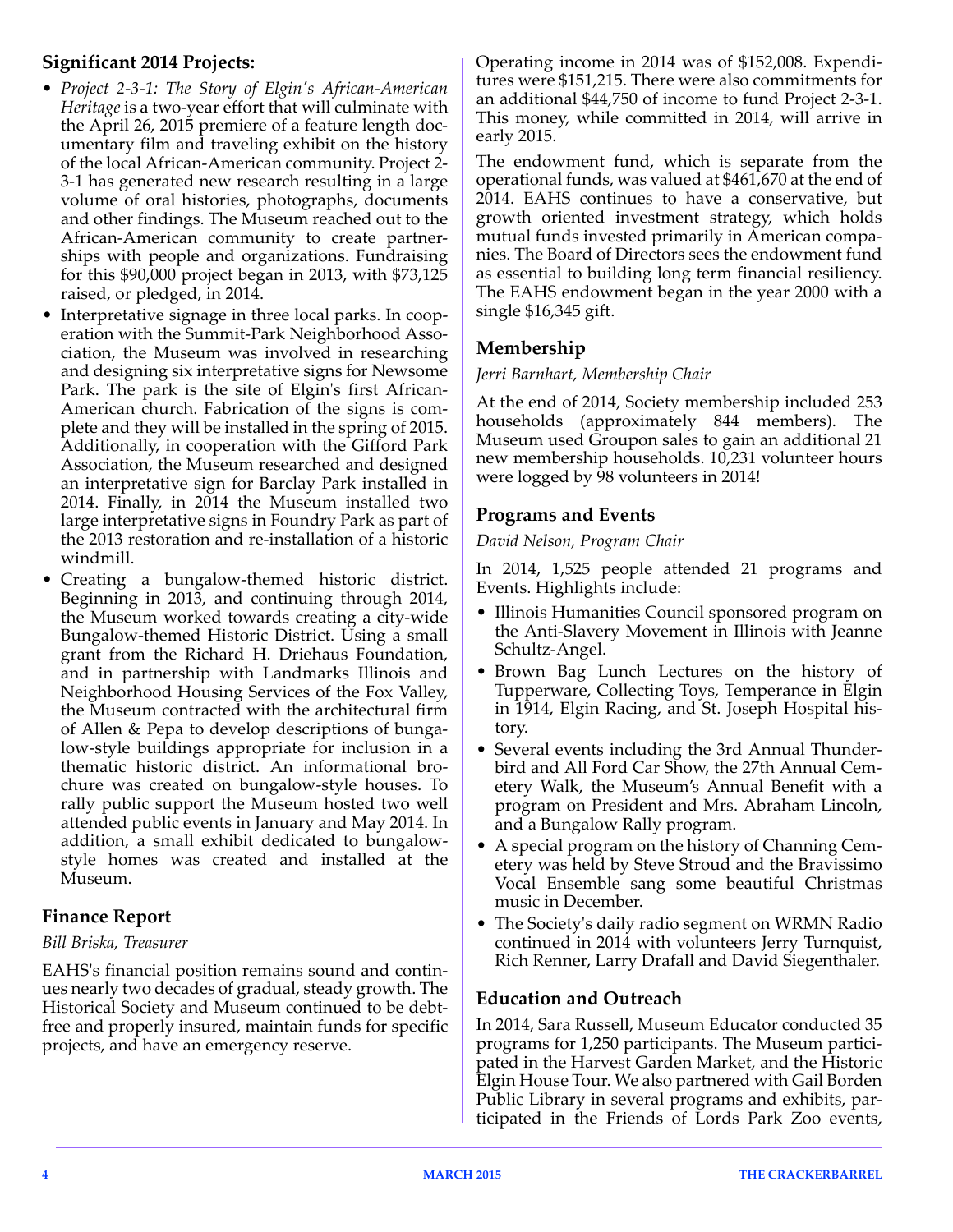Armchair Generals Civil War Roundtable, and Nightmare on Chicago Street. The Museum presented programs to the Golden K, Sun City in Huntley, Bartlett Library through four dedicated volunteer presenters. The Museum building hosted 18 rentals with 544 visitors for members' events and meetings, and several non-profit events, including meeting space for the Gifford Park Association.

## **Collections and Exhibits**

The Collections Committee accepted into the Museum's permanent, education, or exhibit collections. Hundreds of items came in from 87 donors. The Museum contracted with Beth Nawara in 2014 to provide part time assistance in collections management. Highlights to the collection include:

- Gregg Ziegler Daytona Race trophies from 1960 and 1961
- Family Collections including amazing letters, clothing, photos, and objects from the Barclays, Giffords, Masons, Pratts, and the Wilcox/Urie/Goddard Family
- Cash register from Blum's Ice Cream parlor
- Elgin National Watch Company Advertising Display collection
- Early Illinois license plate collection
- Sherman Hospital time capsules
- Elgin Stove
- Salvador Dali designed Bird-in-Hand Elgin American compact
- Elgin German Veterans flag

### **Exhibits**

*Lost Elgin*, an art project sponsored by Gifford Park Association, was installed in the meeting room in November 2014. It features images of demolished Elgin buildings created on a series of porch pickets.

## **Publications**

The 2014 *Elgin Memories* Calendar came out in November with images from the Museum's collections on World War II in Elgin. Sales were very good.



### **Crackerbarrel and Websites:**

- The Museum published six Crackerbarrel newsletters, edited by Rebecca Marco.
- David Siegenthaler consistently contributed researched journal articles to help make the Crackerbarrel a scholarly effort.
- The Museum's Facebook Fan Site currently has over 1,000 friends.
- Website is being transferred from DreamWeaver to Wordpress, to allow for more collaboration in updating content, and is being redesigned.

## **The Lovells of Elgin – Part 2**

#### *by David Siegenthaler*

Edward Lovell, in addition to his thriving law practice, was on the committee creating the Elgin Board of Education (1873); was a public library director (1872- 77); a school board member (1876-79); an Elgin Academy trustee (1876-1902); a city attorney (1879-80); a state legislator (1879-81); a Kane County judge (1882- 90); and a school board president (1897-98). In 1877 a citizens' petition headed by the incumbent mayor requested Edward to be a candidate for mayor. Edward consented but declined to actively solicit votes. Running unopposed he was elected to a oneyear term. At the time of his death in 1902 he was the local attorney for the Milwaukee Road railroad as well as president of the Elgin National Bank and the Elgin Historical and Scientific Society.

Edward met his future wife, Carrie Gertrude Watres (born November 28, 1855) at his tenth reunion in Ann Arbor in 1880. Carrie, from a prominent Scranton, Pennsylvania, family, was 13 years Edward's junior and was in Michigan studying to be a doctor. She earned her homeopathy degree in 1883 and returned to Scranton to practice medicine. Edward and Carrie married in Scranton in June 1885 and soon came to Elgin to live. Carrie got a license to practice medicine in Illinois but in those days married women did not follow a career and she confined her efforts to raising a family.

Edward and Carrie's first child, Gertrude, was born in 1886. She was followed by Lucy in 1889 and Margaret in 1892. Their fourth child, Vincent, was born in March 1895 but died the following February of congestion of the lungs. Carrie, still grieving over young Vincent's death, died only eight days later of typhoid pneumonia.

Following Carrie's death, Edward faced the responsibilities of raising his three young daughters by himself. A relative came to keep house and sister-in-law Eliza and some elderly aunts also helped out. The two older girls attended the Academy and the youngest,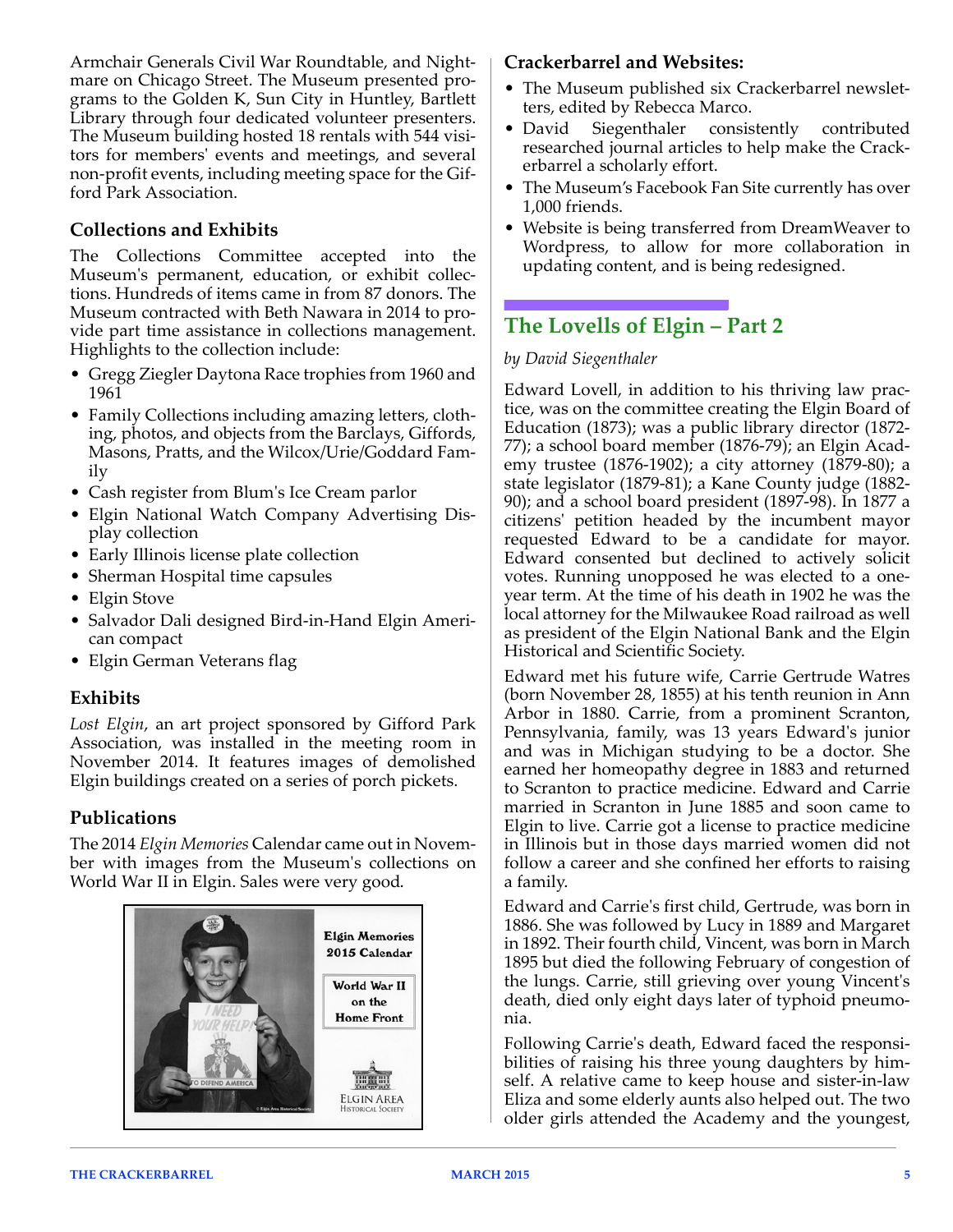public schools. In January 1902 Edward passed away at age 59 of intestinal obstruction. In his will he specified that Colonel L.A. Watres, his brother-in-law of Scranton, Pennsylvania, should be trustee of his three daughters and soon they were taken to Scranton to live with their aunt and uncle.

The Lovells lived at 420 Fulton Street until 1880, when they moved into the big mansion at 600 Villa Street. In September 1879 Vincent Lovell bought the home for \$4,865 at a foreclosure auction. The home was built by Hezekiah Gifford, possibly in the late 1860s, for about \$18,000, a huge sum in those days. It was known as "Gifford's Folly" because it was generally felt a folly to build so large a home for so small a family. Hezekiah lived there with his wife Mary Jane and son Samuel Judson. Samuel Judson moved out shortly after his marriage in November 1872 and Mary Jane died in January 1874. In October 1874, at age 64, Hezekiah married Cornelia Morgan. Hezekiah sold the home in May 1876 to a Chicago couple and died the following March. This was the same Hezekiah Gifford who, in April 1835, built the very first home in Elgin—a humble log cabin.

In the early 1880s Lucy, Vincent, Eliza and Edward were all living together at 600 Villa Street. In 1885 Edward's wife Carrie moved in and the couple planned to start a family. This may have been the impetus for Vincent and Eliza, a childless couple, to build their own home in 1886, a block to the north at 600 Margaret Place. By 1890 Lucy had moved in with Vincent and Eliza, whose home was quieter than Edward and Carrie's, which by then included two young daughters.



*The Lovell Mansion, formerly at 600 Villa Street* 

In 1887 Vincent, like his brother ten years earlier, was persuaded to run for mayor and was elected. Two incidents during his term as mayor revealed him to be a man of principle and integrity. In early 1888 Sherman Hospital was planning to open at the corner of Channing and North streets. However, neighbors protested, fearing it would become a nuisance and lower property values. The City Council agreed and passed a resolution forbidding it. Mayor Lovell then vetoed the resolution, thereby saving the hospital, a muchneeded institution. A short time later Mayor Lovell clashed again with the City Council over their refusal to approve his appointments for city marshal, unacceptable to some liquor licensees, and superintendent of streets, a key figure in the patronage system. On June 4, 1888, Vincent resigned in protest, the only Elgin mayor to resign his office. Like his brother, Vincent also served as a director of the public library.

By 1890 Vincent's health was again failing and he went to Wisconsin, Michigan and, finally, Pennsylvania in an effort to regain his health. In December 1892 Vincent died of apoplexy in Scranton at age 47.

In 1887 Elgin Academy made plans to broaden its curriculum to include a manual training program, which the public high school did not yet offer. Lucy Lovell funded construction of a 3-story brick building named Lovell Hall, which housed a foundry, blacksmith shop, machine shop and wood shop. Lucy and her husband were longtime advocates of practical education, and though the Academy's original 1839 charter expressly authorized the trustees to "connect manual labor with literary instruction," the financial means to do so were lacking until Lucy's generous gift. Lovell Hall was converted to dormitories in 1921 and razed in 1962. Lucy passed away in June 1894 at age 87.

Following the deaths of her husband in 1892 and her mother-in-law in 1894, Eliza was alone in her home at 600 Margaret Place. In about 1894 Eliza adopted Ida Schelker, a young neighbor whose father tragically killed himself with a shotgun in a freak accident. In 1901 Eliza's nephew, T. Lovel Hadwen, married Ida. In about 1896 Eliza adopted a pair of 3-year-old twins, Harry and Fred Degener. Their mother died only days after giving birth and they were taken in by Miss Mary Peabody. In 1896, when the Elgin Children's Home Association was established, Eliza offered the use of her home as its first site. Soon, Mary Peabody (as matron), the Degener twins and other homeless children were sharing her home. About a year later the Children's Home was moved to larger quarters.

Sometime around the turn of the century, Eliza sent the twins overseas, where they were educated in European schools. By about 1917 both Degener twins had returned to live in Elgin. After her adopted daughter's marriage in 1901, her brother-in-law's death in 1902 and the removal of her nieces to Pennsylvania, Eliza must have felt quite alone.

In 1903 Eliza decided to return to her native England and stopped in Pennsylvania to visit her nieces. While there it was decided that the three Lovell girls—Ger-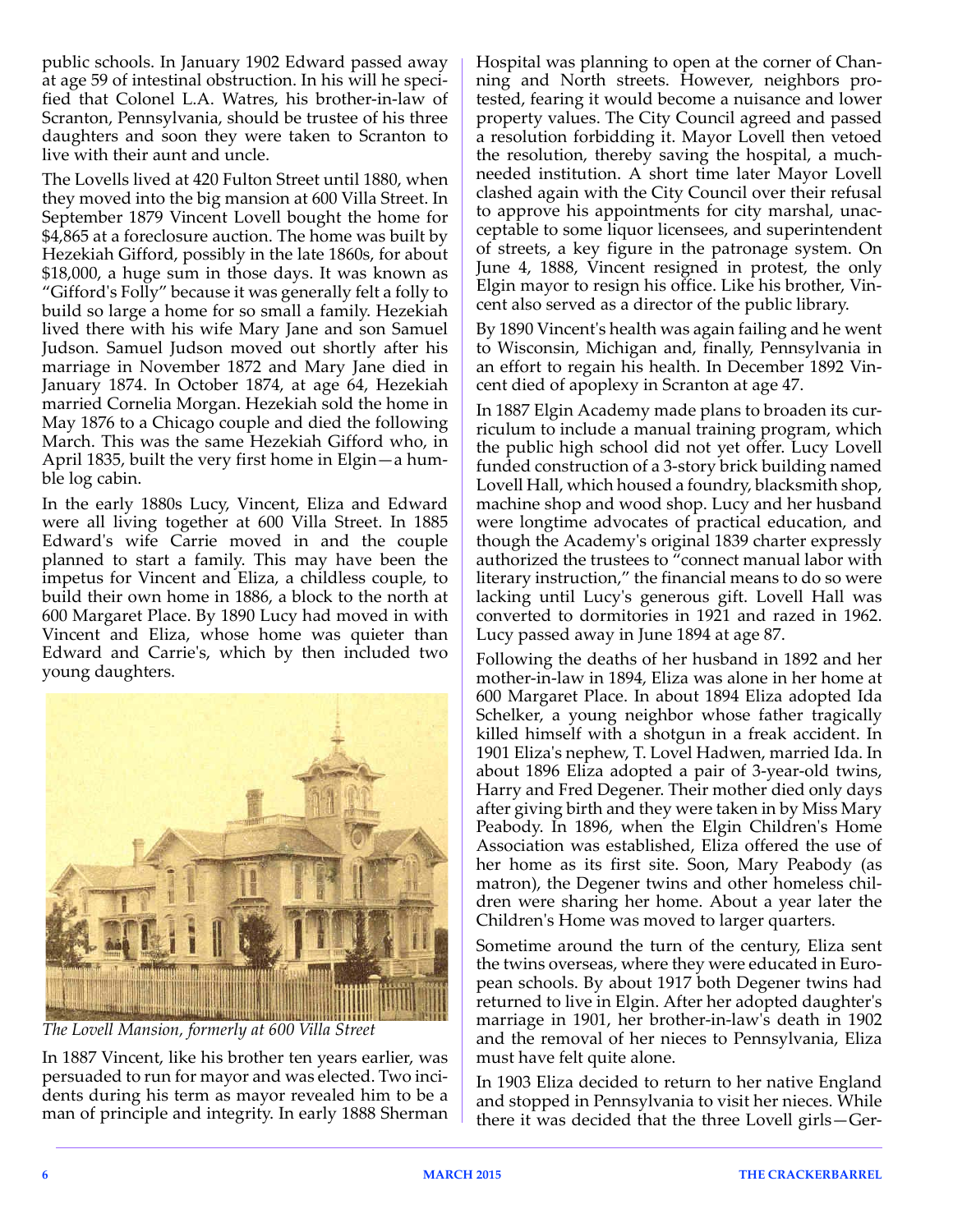trude, Lucy and Margaret—should go with her. Edward believed in the value of travel and wanted his girls to have such experiences. They spent a few months in England and in October 1903 the girls entered a French school in Paris. Eliza rented an apartment there and kept house for her nieces from 1903-05, just as Lucy had kept house in Ann Arbor for her sons in the 1860s. In the summer of 1904 they visited Eliza's adopted daughter's relatives in Switzerland. In 1905 the girls returned to Pennsylvania but Eliza stayed in Paris and the following year built a chalet in Switzerland.

The three Lovell girls all graduated from Vassar College in New York, their mother's alma mater. Gertrude married Cole Price in 1915 and died in 1975. Lucy never married, became a longtime teacher and died in 1982. Margaret never married, worked in the personnel departments at various colleges and died in 1981. Eliza returned to this country in 1925 and settled in Pennsylvania, where she died in 1928 at age 84. The bodies of Eliza, Lucy and Margaret were all returned to Elgin for burial. The last Lovell descendant living in the Elgin area was Virginia Jewett (1908-2001), greatgreat-great-niece of Lucy Lovell.

The former Lovell mansion at 600 Villa Street was sold after Edward's death in 1902 and became a succession of sanitariums, retirement centers and rehabilitation centers - most notably, Resthaven Sanitarium (1909-72) and Lovellton Academy (1980-1999). The building was razed in 2006 and replaced with a Walgreen's drug store.

The last remaining connection to the Lovell family in Elgin is the home at 600 Margaret Place, built in 1886 for Vincent and Eliza. This home has twice served as a refuge for some of Elgin's most vulnerable residents. In 1896 Eliza graciously offered it for use as Elgin's first home for homeless children. From 1975-87 it served as the first home for the Community Crisis Center, a sanctuary for battered women and their children. In 2001 this home was designated a local historic landmark by the City Council.

Following its service as the Community Crisis Center in 1987, Albert Cox and his wife Reggie Stephens bought the home and lovingly restored it to its original grandeur. When restoring the front parlor, the couple found the original shade of paint, a peacock blue, behind the mantle of the fireplace. But instead of using that color they decided to mix in a little more green, toward turquoise. That's when the room suddenly turned cold. "We repainted the walls and the room turned warm again," Reggie said. She believes the spirit of Lucy Lovell, who died in the home, lives in the attic. "The Dobermans will go there and bark furiously," she said. Perhaps a Lovell presence remains in Elgin still.

*Acknowledgements: Mike Alft's books and newspaper articles; Viola Swanson's unpublished Lovell family research (1988); House-ghosts, Chicago Tribune, October 30, 1992; city and county histories; obituaries; city directories; etc.*



*Former Lovell home at 600 Margaret Place*

## **Collections Corner**

*Rebecca Marco, Editor*

EAHS member and Elgin collector Jeff White recently purchased a bound book of old Elgin Daily News newspapers from 1876. I have included some excerpts here. Thanks for sharing with us, Jeff!

From Wednesday, June 21, 1876:

The Presidential campai<sub>3</sub>n has opened by the hanging of five negroes by Southern white regulators at Mt. Pleasant, Louisiana, the other day.

The lack of explanation associating the lynchings with the Presidential campaign is disconcerting. During the 1876 campaign, Southern Democrats used violent intimidation tactics throughout the South to suppress the black (Republican) vote.

On June 17, a riot occurred at Mt. Pleasant Plantation in Louisiana, near Baton Rouge. The riot involved over 200 white vigilantes and most of the plantation's blacks. The vigilantes lynched five blacks and left them hanging from trees as a warning to other Republicans in the area.

It is also interesting that the "g" in "campaign" was printed upside-down.

<sup>\*</sup> Dawson, Joseph G. *Army Generals and Reconstruction: Louisiana 1862-1877*. LSU Press, 1994. p. 226.